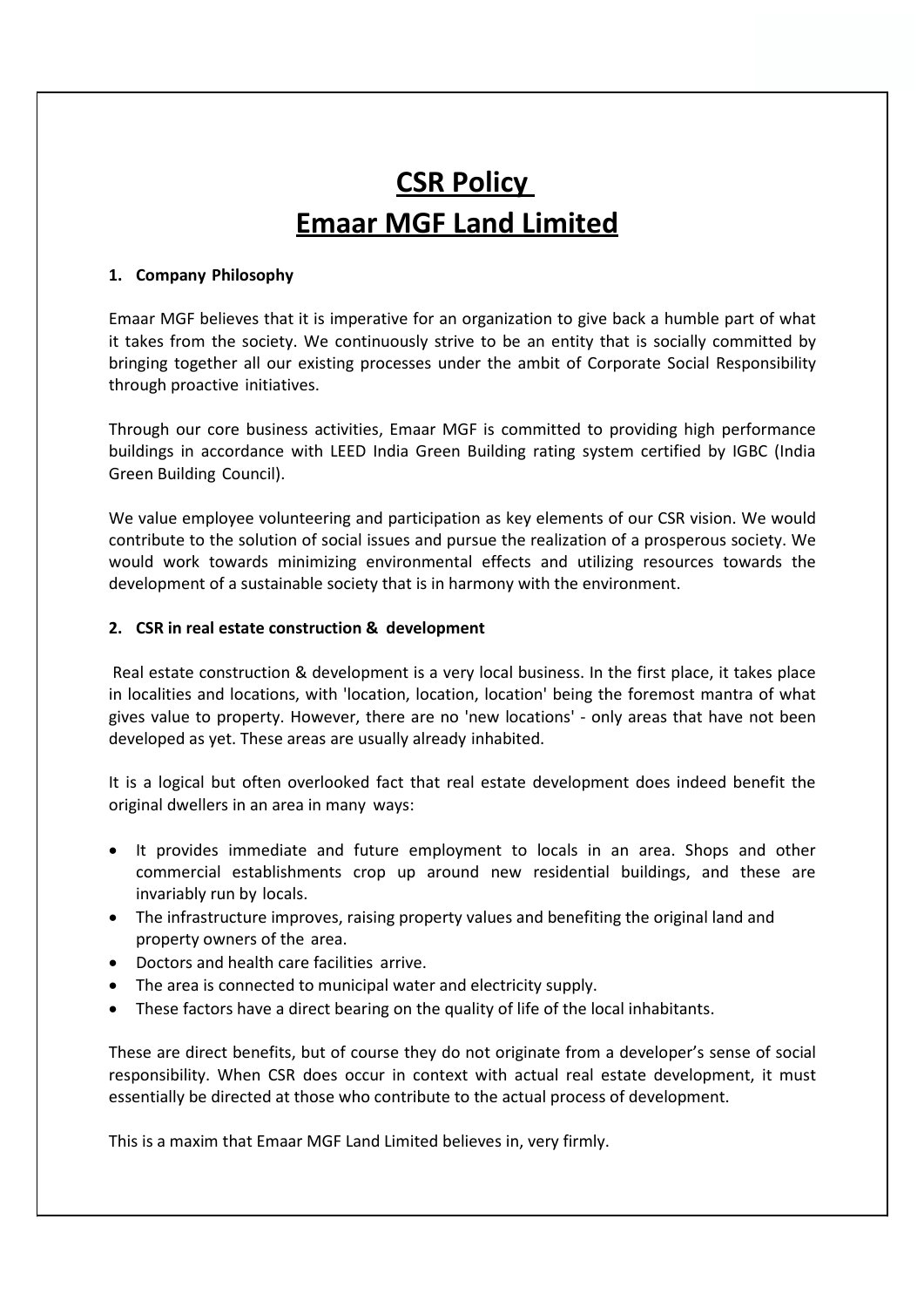## **3. Purpose**

The key purpose of this policy is to:

- Define what CSR means to us and the approach adopted to achieve our goals
- Define the kind of projects that will come under the ambit of CSR
- Identify broad areas of intervention in which the company will undertake projects
- Serve as a guiding document to help execute and monitor CSR projects

#### **4. Scope of CSR activities**

As a practice, we classify only those projects that are over and above our normal course of business as CSR. This policy applies to all our CSR projects and it will be further reviewed and updated.

Our CSR policy contributes to Company's goals by adopting projects in the following areas of intervention defined in Schedule VII of the Companies Act, 2013, as may be amended from time to time :

- (i) eradicating extreme hunger and poverty;
- (ii) promotion of education;
- (iii) promoting gender equality and empowering women;
- (iv) reducing child mortlity and improving maternal health;
- (v) combating human immunodeficiency virus, acquired immune deficiency syndrome, malaria and other diseases;
- (vi) ensuring environmental sustainability;
- (vii) employment enhancing vocational skills;
- (viii) social business projects;
- (ix) contribution to the Prime Minister's National Relief Fund or any other fund set up by the Central Government or the State Governments for socio-economic development and relief and funds for the welfare of the Scheduled Castes, the Scheduled Tribes, other backward classes, minorities and women; and
- (x) such other matters as may be prescribed.